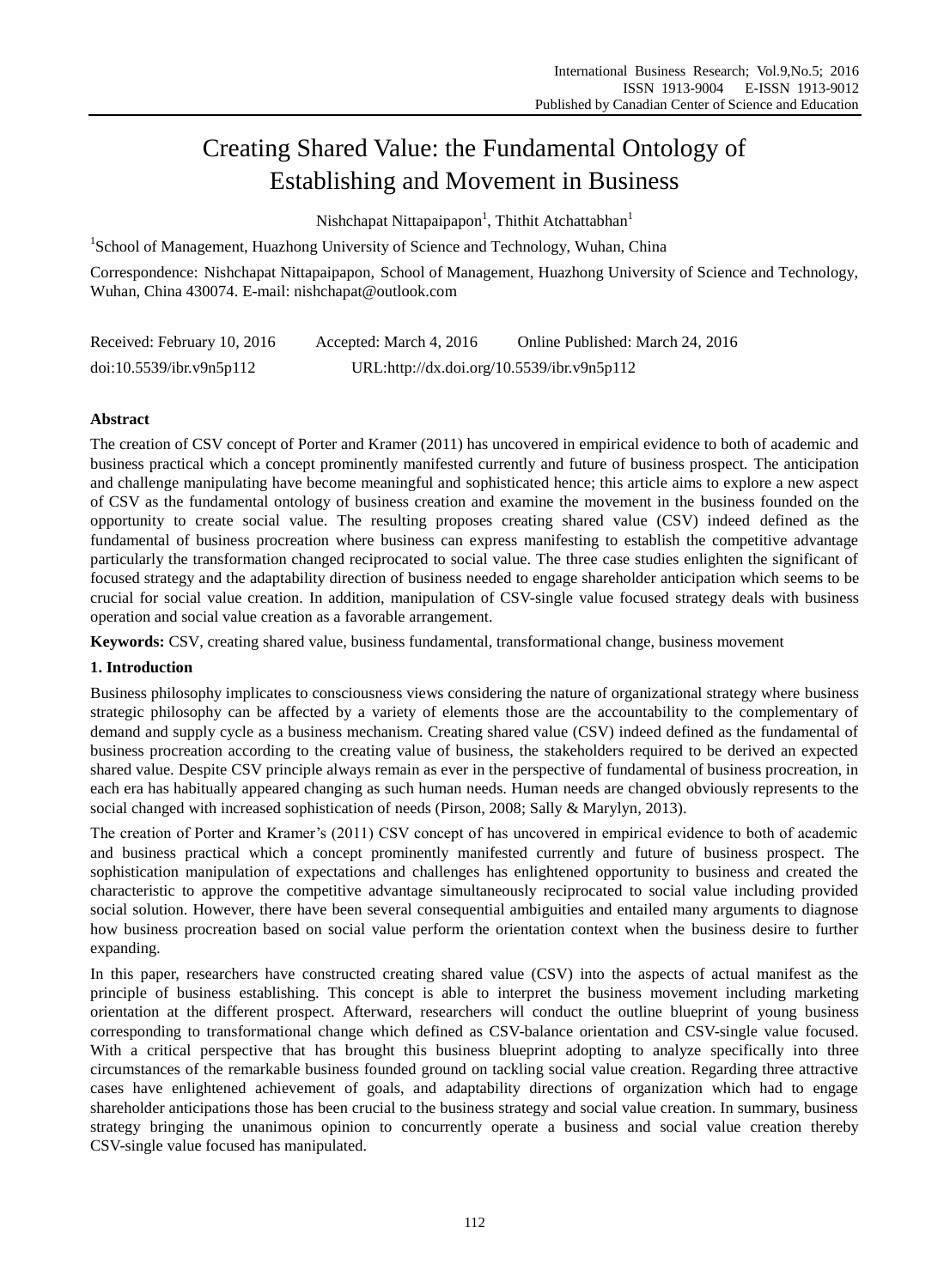## **2. Fundamental of Business Procreation**

Regarding CSV as the fundamental of procreation in business, as the generalization business was originally generated by human needs which as people have felt and wished to get the things of others, they might start from the exchange and reciprocate by things and later decade by money. Then it can remark that the movement happened has established an improvement of mechanism to be buyer and seller. This has contributed to a growing of the potential benefits that probably would enlighten to the business philosophy. Related to Martin (1998) has also revealed that a business philosophy directs a firm through all of its actions consequently Foxall (1984) observes that a firm's philosophy influences all the performance of member in the organization including mindset and activities. Part of the business philosophy can be interpreted as the principle justification for the corporation which influences both of the strategic and practice decisions that embed sustainable actions and growth.

According to Maslow (1943; 1954) has established the general theory of human needs and it is widely accepted theory such assumptions of human behavior. Maslow's work described the human needs and the needs must be responded that able to explain simplyas things and service including all the actions those involved satisfaction. Meanwhile, it can be implied the corporations as a human which has the demand or general needs for survival of life, as this perception may engender identification with customer or buyer as social between business corporations as a seller in the business cycle. Consequently, the result expected in business cycle has been the pinpoint and precedence to meet the needs of buyer and seller. In other instance, when there is no goods to meet or insufficient for the needs, there is an improvement to create new product and value in the sense of serving customer which has enlightenedan innovation. This response seemingly able to justify in consequence of the benefits value between buyer and seller and would initiate of creating shared value as well.

Within these above context, it is connected to the creating shared value (CSV) by Porter and Kramer (2011) which have suggested a shared value creation as value that creates business value by tackling social issue or switch social issue into tangible business opportunities using capitalism to address social problems which the solving of critical societal challenges while simultaneously driving greater profitability.Meanwhile,Yunus (2007) has argued a perspective on social value creation for the predominance of social issue to economic value creation whether the businesses who emphasized profit creation. It mentions that all profit is not constantly equal, the profits of a social goal increasingly correspond to the capitalism recognized to reciprocate of the huge human needs that traditional business, governments, and non-governmental organizations have not involved with (Porter & Driver, 2012).

## *2.1 Business Mechanism*

When business philosophy refers to consciousness views concerning the nature of organizational strategy, business strategic philosophy can be impacted by a variety of elements those are the accountability to the complementary of demand and supply cycle as a business mechanism. Hambrick and Fredrickson (2001) mentioned that the strategy formulation is connected to the executive's vision of how the organization will be operated. Spontaneously, the notion of philosophy has been relevant the existence of competing principles and various perspectives (Barney, 2001; Priem& Butler, 2001).

Given more description along within social consciousness, it seemingly set the point for corporations to think about both of the roles in running a business and the role of business in society (Carroll, 2000). Business requires being responded its needs, by describing the corporations are responded by being accepted by the response from customer and society simultaneously society also requires the supplying from the business. Thus, this thinking refers to the adaptation of business mechanism approach which has generally known as demand and supply. In short, the business mechanism will be considered to the behavior of demand that concerns with what customer or society want business to do and consequently to what business ought to pinpoint as supply in the business nomenclature (Fisher, 1997). Owing to, the first is to be precisely aware of customer or societal needs and the second is to provide suitable supplies. An instanceof a company's capability to handle with demand directly affects its ability to assure varying of customer demand (Fisher, 1997). Likewise, there has been a company's ability to deal with supply uncertainty affects its productivity, and have affected its ability to gratify the customer demand which a company should deduct and prevent supply and demand that will not be consistent (Fisher, Hammond, Obermeyer, & Raman, 1994; Lee, 2002).

However, the demanding and supplying can be explained and considered the business mechanism from the perspective of issues that the business sector has done to society and how society values them. Therefore, the response mechanism occurs between buyer and seller in business mechanism consequently, from a psychological perspective, both of doing business profitably and the shared value creation focus will be advocated, because it moderates decision makers from complexity risks (Barney, 2001; Carroll, 1984).

## *2.2 Business Mechanism and Value Changed*

Increasingly, management researches consider how business models and mechanisms would be appropriate to address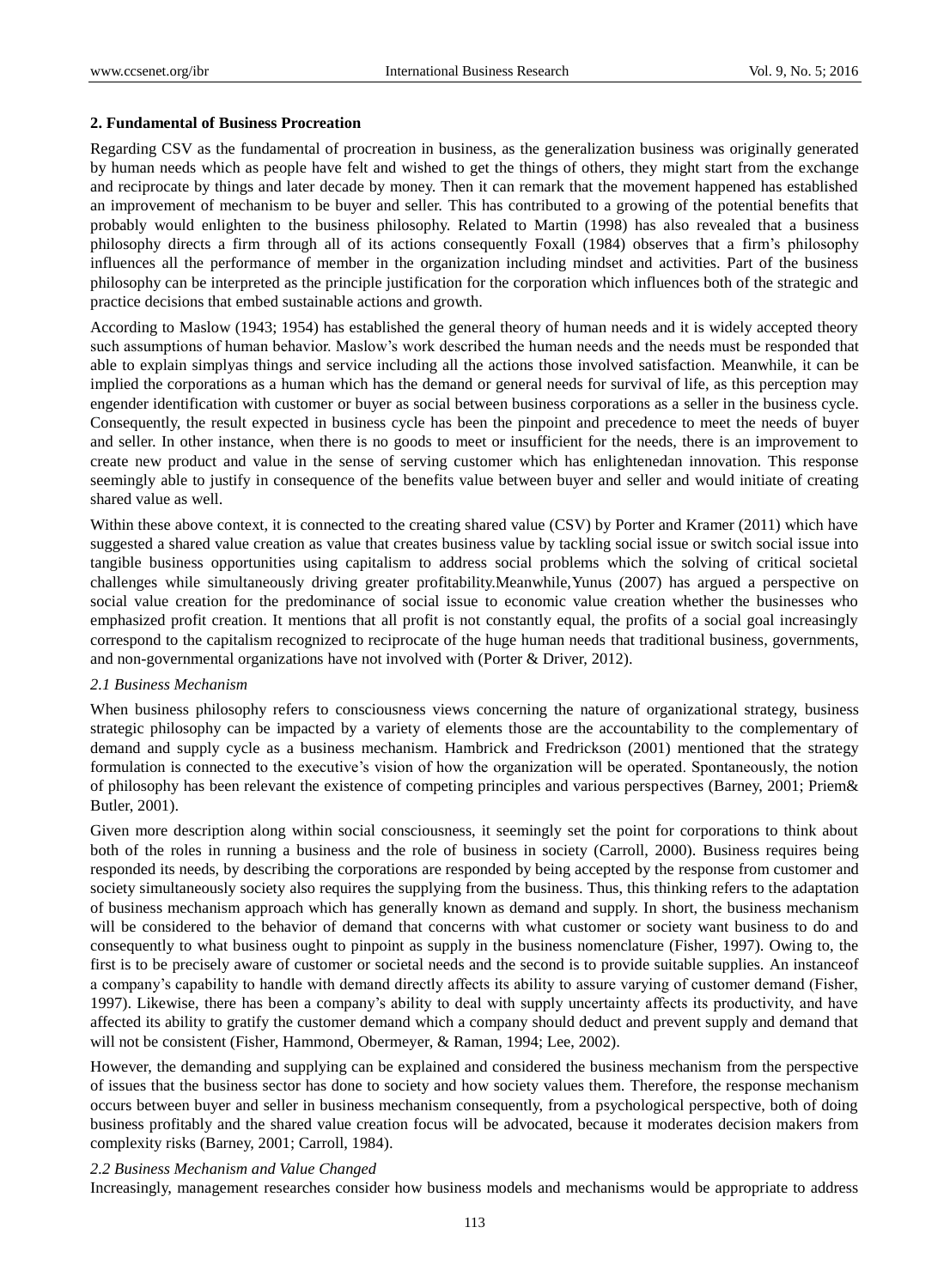social problems and the needs of all stakeholder groups (Martin &Osberg, 2007). In considering to movement and improved in the business mechanism, the value is always changed, and this proposition implies important considerations for awareness and consciousness of the seller actions and customer behaviors. Then some literature as Saren, Díaz-Méndez and Gummesson (2013) emphasizes awareness how customers must be responsive to the consequences of their actions to avoid uncertainty. Later, the principle of creating shared value is focused on finding newly developed models of economic and social value. Carroll (2015) has mentioned CSV as the contributions improvements in which business attempt to effort society including the community. Therefore, business management perspective has entailed the engagement that executives need to balance a huge of value changed for the organization to be existed (Donaldson & Preston, 1995).

Beyond having shared value creation cultural, the type of values that an organization also considers important according to cultures that emphasize different status competition as what is typically termed influence to the remarkable contrast. Similarly, awareness that value preventing an unstable and highly concerned with social responsibility practices while business needs to run by most profitability, there has been an empirically proved that encourage creating shared value of business organizations engender to generate good collaboration with other incorporation wherewith can enlighten the sustain the optimistic of existing and future customer relationships management (Carroll, 2015; Porter & Kramer, 2011).

The executives and leaders of the corporation have increasingly underlined on the business strategy justification that base on social consciousness and ought to relevant to social awareness those attain the vision and mission in responsible, effective and sustainable. Craig and Günter (2015) also revealed that the leadership is necessary for consciousness of social responsibility in operating business mechanism. It can be mentioned that the awareness can be felt and greater from intrinsic characteristics. Pruzan (2001) has noted that the one's capabilities of reasoning and making decisions is depended on an individual level of consciousness as well as Farthing (1992) mentioned consciousness as synonym of awareness which can be seen in this overview referring to the concept of social awareness when valued is changed, business mechanism would recognize in its surrounded movement.Hence, the corporations' vision and mission provide a sense of awareness as well as general guidance on how to make significant contributions to business and social value, concurrently corporations are likely entailed to embrace and emphasize trust from surrounded communities.

Nowadays, the society and surrounded public have an expectation that business has to give back, and this type of accountability is seen more to be expected as part of the social contract between business and society. Whereas responsibility has been placed empathy on motivation and awareness, Carroll (2015) revealed that it was seen comfortable term implyfor businesses that are responding to issues they saw in society. It insists that more consciousness is essential assuring that creating social value achieves to the dominance over financial value creation desired by the shared value structure. There has been the conceptualization of balance orientation that intends to consider the prominent of value creation focused on embedding as a core of business strategy. The fundamental concept has affected the prospects accord to corporations notably and has conduct to an extensive accepted of the practical application.

#### *2.3 Human Need and Value Changed*

When considering the context of happened movements, it relates a continuum to business for concerning into business mechanism aspects. The ways in which business interact in changed contexts was examined and precisely considered to the directions on what things to do and should to orientate between business and society. The expectation of the growth of business is that CEOs and owners officiate to contribute to future thus, as a seller within the cycle have attempted to meet a customer needs with the potential benefit (Hambrick & Fredrickson, 2001; Scott & Marshall, 2009). This hasbeen related to above context that both of value created between buyer and seller those can be interpreted as creating shared value. To bridging this mention, it suggests that business necessaries to reorient simultaneously, CSV concept is generated and adopted into a mechanism which value created will be focused on periods of time and generations.

Most scholars have attempted to answer even argue this issue that is it remain an important for business mechanism to take a value operated on movements in each period. For instance, marketing strategy has been defined the broad conceptual approaching of marketing which the improvement has advised marketers how to succeed in each era. Craig (2002) briefed that Kotler and his co-authors have established works that aim to the sustainable impact of marketing in addition to providing details on the significances of engagement and awareness as enlightening in the marketing literature. According to Kotler (1965), he described that to be succeeding in customer needs; it needs to intend comprehension the thoughtful of decision making and how customers lead their purchasing intention that also required comprehending the role of customer perceptions, encouragements, and values.

The evolution of marketing strategy by Kotler and his colleagues have been discussed throughout various concepts which these concepts can narrate every marketing activities. Firstly, product-centric marketing was based on meeting that the customers require quality products with innovative performance and features. In the mid of the twentiethcentury,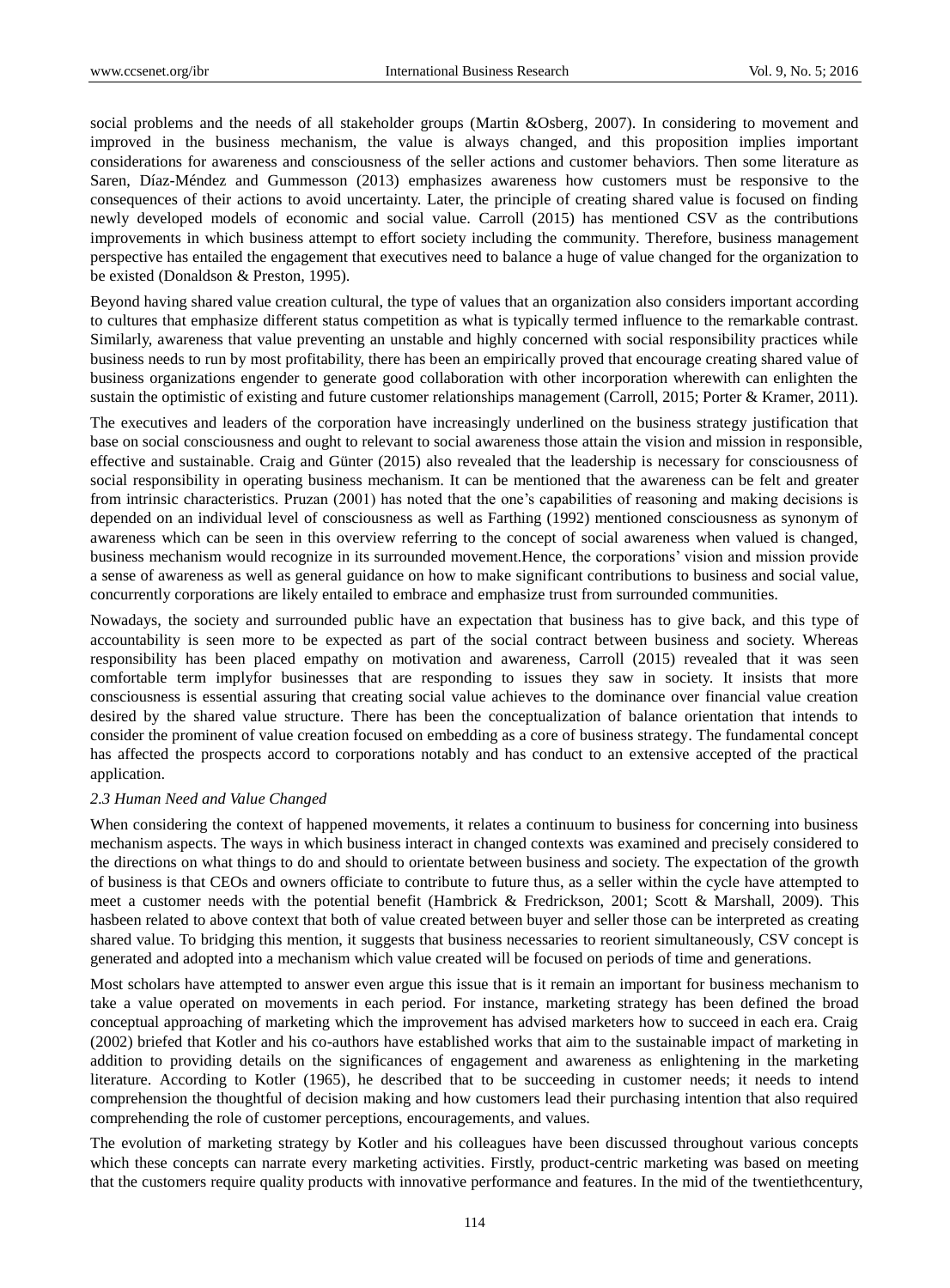the marketing strategy was defined by focusing on consumer-oriented marketing approach which it reveals that the marketing activities would depend on creating communicating and delivering better value to customers. Lastly, the values-driven marketing is based on evoking social and ethical contemplation of the marketing activities (Kotler, 2008; Kotler, Kartajaya, & Setiawan, 2010).

However, markets are rapidly shifting than a marketingconcept. Therefore, the marketing model needs to be redefined for an appropriate adopting and extending upon satisfying the needs of each era even the future generations. In another case, the corporation has to balance its marketing strategy of an approach that customer needs will be accomplished subsequent to maintaining profitability, public interests and environmental (Dam & Apeldoorn, 1996; Vagasi, 2004). It can be said that Kotler's work has reflected a human needs explicitly affecting to social needs changed consequently; this is the ways in which they are implied to address of co-creation aspects.

## *2.4 The Business Reinforcement Driving to Emphasize Social Value*

Backward to the financial crisis in 2007-2008 has the impulse to the suspicions on the business mechanism (Kaletsky, 2010; Pirson, Kimakowitz, Spitzeck, &Dierksmeier, 2010) at the same time; business was forced to realize an orientation of society and environmental (Jackson & Nelson, 2004). Ever since Porter and Kramer (2011) has defined CSV concept that suggested the corporation to rethink of financial value creation by tackling social value which conducted capitalism to address a social issue and driving corporation as socially embedded. Moreover, they have emphasized to balance social and financial value creation can enlighten into social entrepreneurs that established to open mindset and competitive opportunities for building shared value creation.

Inherently, CSV concept created by Porter and Kramer has innovated stakeholder argument as remark when all of the stakeholders including society recognize the value creation, an economic value will be sustainably generated. After shared value creation is adopted in a wide range of customer service, ordering from suppliers and employment, there has been revealed and empathy into the creation of social value and financial value. As Porter and Kramer have entailed balancing orientation strategic, the consequences can be regarded social entrepreneurs as a model of shared value creation, (Alter, 2006; Pirson, 2008). However, the shared value idea possibly seemed as marketing as such rebranding the stakeholder management as well (Rangan, Quelch, Herrero, & Barton, 2007) when social and financial value creation have been valued as the proposition to new redefine.

## *2.5 World Value Driven in Post-2015*

Regarding September 2015, the general theme of the next 15 years achieving plan was developed for being cease poverty, inequality and protect environmental by the Member States of the United Nations which determined an essence agenda to 17 Sustainable Development Goals (SDGs) and 169 engagements that attend to the most important economic, social, environmental and governance challenges as Agenda 2030 (Hanushek & Woessmann, 2015a; 2015b). The SDGs is clearly justified as new global goals for improvement that all stakeholders such governments, business, and society have been involved with ceasing poverty and inequality, ensuring to sufficient food and providing resources, including conserving environmental sustainably.

To justify the contributions of business impact to the SDGs that engender discovering opportunity and responsibility according to business sector has operated new business models and investment, innovation created including collaboration. Therefore private sector operations have been an appreciate solution to the success of each goal simultaneously; the SDGs supports the enabling environment for doing business and building markets. Moreover the SDGs conduct on the Millennium Development Goals (MDGs) and aim to complete the objectives to achieve in priority social areas those needed for sustainable development (Hanushek&Woessmann, 2015a). More particularly, the MDGs are coherent to corporate governance and economic factors that are driving forces in achieving social well-being.

The UN Global Compact has pursued corporations and state-owned enterprises and investors to attend business accountability to solve social issues by conducting its innovation and collaboration. The results have been greater responded and seemingly manifested to answer responsibility business that is international idea and concept even practice. Meanwhile, the combined of several sectors have recognized at the base of the economic pyramid and engage to a principle-based approach to business that can concurrently force company achievement and contribute to the sustainable development of a society and economy. These mentioned contexts have explained responsibility business entail the commitment aligned and sustainability by integrating with value or culture creation. By incorporating the SDGs into core business strategies and mindset, there has been an opportunity involving a long-term practice.

As the Post-2015 development agenda, the UN Global Compact has tasked and developed SDGs working for corporations' consideration to target corporate goals those are motivated innovation and related performance (Hanushek & Woessmann, 2015b). It seems developed concept envision of thinking about organizations and administers' actions within relevant stakeholder for achieving of transforming models to respond societal needs that cause consequence to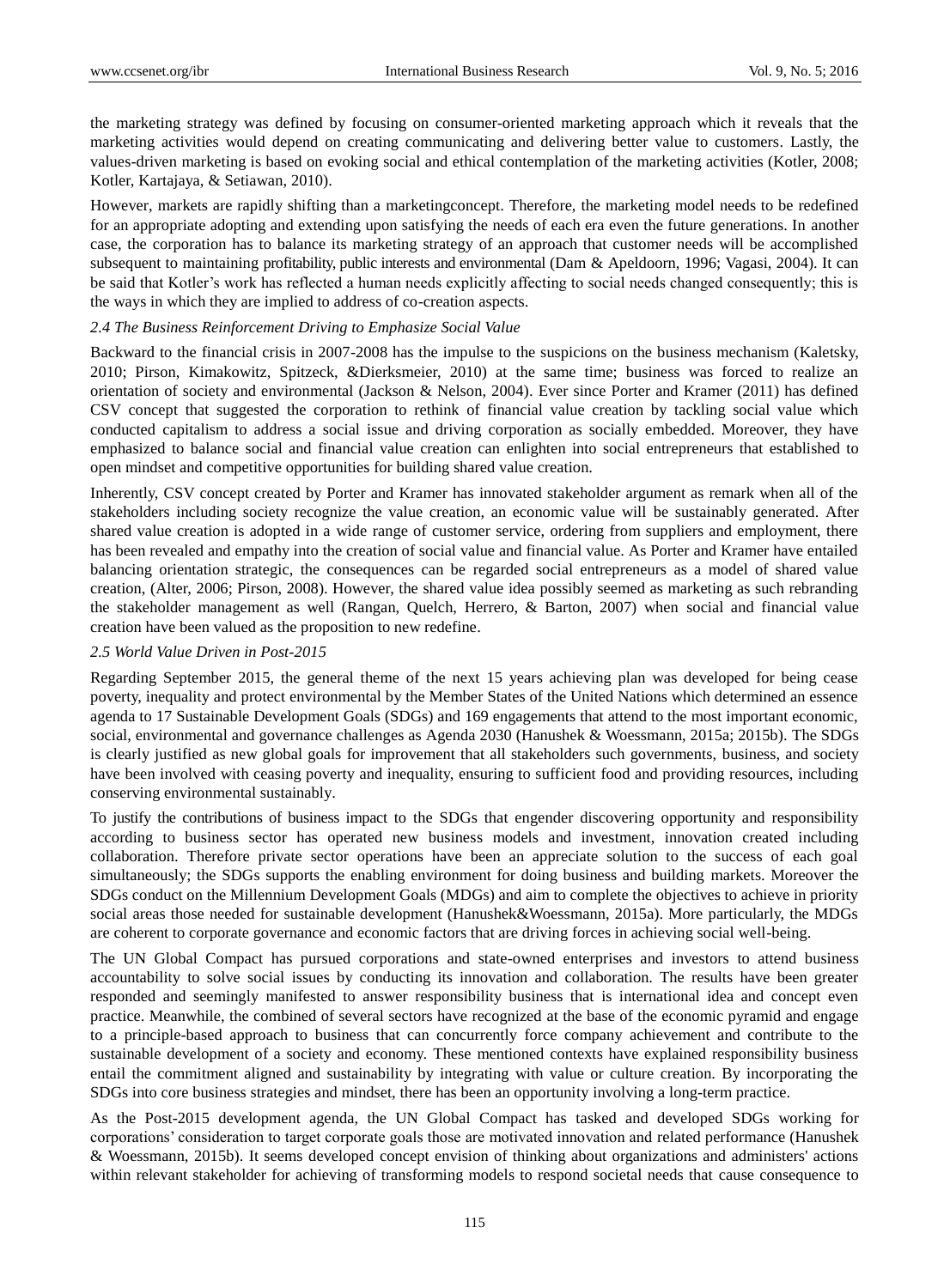human needs changed. However, at the same time SDGs require economic growth, it is significant to comprehend owing to businesses may probably involve and appropriate to some of the SDGs, thus corporations are necessary to examine its organization structure, opportunities and risk assessment for being a key element to adopt the SDGs agenda into achieving strategic goals transformation.

#### **3. Blueprint of Young Business Corresponding to Transformational Changed**

Much of the current improvement in doing business, business is more attractive to contribute social value and has been motivated and responded in the public interest. Most scholars have revealed several theories to interpret this mentioned role of business in the term of social enterprise elevating to clarify the strategy including the whole of organization behavior (Dacin et al., 2010; Elkington & Hartigan, 2008; Porter & Kramer, 2011). Social enterprise is involved dealing with business activities and creating social value as well as Porter and Kramer (2011) concerned the overlap as shared value creation and becoming to enhance the development of business blueprint. Consequently, social enterprise is impacted the traditional role of business which has veered to the interplay of thinking and practice. There has been some focusing description that it was developed to embed the purpose of business depending on the entrepreneurs' mission. In particularly, the newly founded businesses are necessary to assign or address the societal needs which have seen the blueprintencourage setting mission including strategies for running a business. When the social value is changed, business practice affecting social and economic goals will be recognized and investigated, regard to social agenda is a necessary condition for social value creation. It seems related to the suggestion of Dacin et al. (2010) who claimed that there is no boundary and fixed of social entrepreneurship operation. In addition, to clarify the condition for shared value creation has contributed to balance orientation which commonly is the financial and social creation and then creating shared value with single value focused that will be reviewed to concentrate onsingle value mission by relying on the opportunity of the creating shared value.

#### *3.1 CSV-Balance Orientation*

Porter and Kramer (2011) have constructed the redefined of balance financial and social creation that by highlight, the corporation can insist the competitive owing to convert social issue into tangible business opportunities using capitalism to address social problems. It can be seen as Freeman (1984) suggestion of stakeholder management is a term of equilibrium the company's goals. The CEOs are interested in the stakeholder perspective, therefore, it has been in a sense as they should concentrate to balance a multiple of interests those are critical to business management. In another instance, Friedman (1970) has revealed that the purpose of business is business thus profit is a goal and the social responsibility of business whereas it is empathy with the purpose of increasing ethical and governance concerns and then prohibit breaking laws or social norms. Thus creating shared value aims to the awareness of balanced orientation simultaneously business able to emphasizes stakeholder concerns. Moreover, conceptualization of balance orientation can encompass to corporate social responsibility that has proposed to create sustainable value by the development of multiple bottom lines such social and financial along with environmental. Despite CSV concept has been appropriately reviewed by Porter and Kramer (2011), this reviewed of balance orientation merely aims to justify the collective benefit of shared value that both of private-interests and public-interestswere generated balance. However, the general idea of balance orientation also interpreted the critical expectation of creating shared value adopting towards stakeholder and business management concurrently.

#### *3.2 CSV-Single Value Focused*

As inclusive of above mentioned shared value creation specifically focused on balancing orientation, while there are increasingly scholars that intimated the single value clarify mission on an oriented corporation that simply explained as concentrate on a single objective. Owing to Jensen (2002) suggested firm should concentrate onsingle objective because it would entail an efficiency management. Likewise, the psychological aspects, creating single-value focused can be accepted since it moderates complicated and risks to decision-making that performance may negatively impact causing from increased of conflicts (Emsley, 2003; Weissenstein, 1998). On the other hand, Austin, Stevenson and Wei-Skillern (2006) described even though business enterprises can have a socialimpact; social enterprisesgenerally focus social value creation as a principal mission rather than the commercial enterprises. It indicates that enterprises with an emphasis on public rather than on private interest, market growth, and profitability will be less successful and expected to struggle with the argument between financial and social dimensions of their business strategy (McDonald, 2007).

According to creating shared value concept, the definition represents the shared value creation that was seen as finding an opportunity to develop social value. Therefore, the corporations would essentially challenge the affection to pinpoint equalization between varying objectivities. It has been well acknowledged that Porter and Kramer (2011) have addressed social value creation as the opportunity to create a profit of business and align competitive advantage which researchers will describe single value focused as the profit focused. Simultaneously, creating shared value of singlevalue focused is also mentioned to the altruism focused which related to Yunus (2007), he narrated the perspective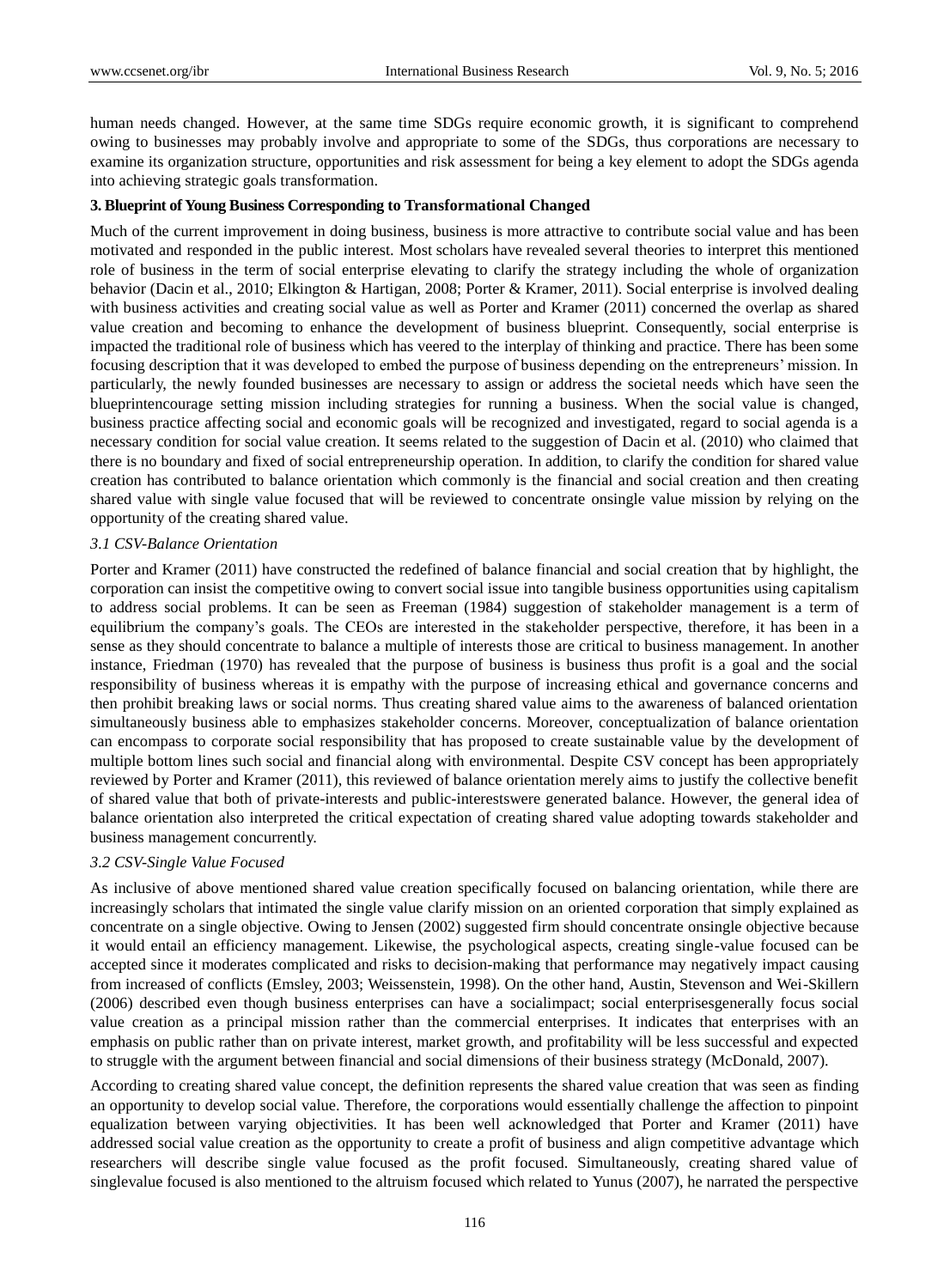on social value creation that business profits have involved a social goal delegate of capitalism focused on corresponding the human needs. Thus, social enterprise orientation within Yunus's context has been explained as the philanthropy to apply business model engaging capitalism towards value creation. Whereas Sundaram and Inkpen (2004) have suggested with the purpose of the strategic focus has related to involve a equilibrium orientation, hence, this can explain the adopting of shared value creation with choosing to single value focused, to better understand single value focused is aim to enlighten approach for corporations to value creation that has been driven to address the significant issue for the benefit target goals.

#### **4. Making Sense of Business Case Studies**

To analyze of shared value creation strategy, this research will imply the shared value creation business cases to examine critical perspective. The case studies represent structure and operation mindset which has affected of business embedded creating shared value.

## *4.1 Grameenphone*

Grameenphone is the largest mobile provider and has been a pioneer creating an innovative mobile-based solution in Bangladesh. It was the venture corporate with a partner as Telenor from Norwegian telecommunication and Grameen Bank that was founded by Muhamad Yunus (Malaviya, Singhal, Srivastava, &Svenkerud, 2004). The original idea was conducted by Iqbal Quadir who is an investment banker, he posited the mission of Grameenphone to society that Grameenphone telecommunication service can serve people in rural areas with connecting millions of previously unconnected people concurrently; reducing poverty for the reason that telecommunication linked people, especially in rural areas to rapidly access information (Isenberg, Knoop, & Lane, 2007). Regarding this access, the social value has been created. Thus,Grameenphone was deemed growing to be a business enterprise that emerged creating the mutual value approaches between social and financial in order to manipulate value creation.

## 4.1.1 Business Strategy Adopted

In essence, Grameenphone is evidently purposed into dual objectives as initiative creating shared value balancing orientation to contribute the growth of economic of Bangladesh in part of telecommunication can impact and then remark to receive a return on its investment. According to Grameen Bank and Telenor are definitely established from different strategies and goals. Prior Telenor was belonging to the state-owned corporation and later has been transformed into apartial-private corporation which increasingly focused financial value creation simultaneously public purpose has formerly provided the telecommunication service. It deemed that the corporation aimed to define creating financial benefits. Whereas setting social issue as the goal was a critical task of Grameen Bank, Yunus (2006) attempted to prevent of profiteering and cease poverty. Hence, Grameenphone is a co-creation of social and financial value as the mission was envisioned to be the leader of the telecommunication service in Bangladesh that encompassed to provide and address convenient service preventing lack of communication between areas including rightful cost. However, Grameenphone has also been achieved in financial growth and then become the essential concerning.

#### 4.1.2 Remodeling of Shareholder

After Grameenphonewas formally launched, the corporation structure was separated into part of shareholders according to 51 percent of the shareholding has been derived to Telenor wherewith the shareholding deducted in impending years respectively (Isenberg et al., 2007).

In the case of Grameen Bank, it was established for non-profit within social value creation; thus, GrameenTelecom was placed separately to respond business entity and for-profit opportunity co-creation with Telenor by taken 35 percent of shares. Moreover, there were other partners to prevent an inequality negotiation power which Japanese corporation Marubeni has cooperated to the partnership with deriving 9.5 percent and 4.5 percent of shares hold by Gonofones respectively (Isenberg et al., 2007). Afterward, the two corporations Telenor and Grameen Telecom became Grameenphone administrators since 2007 because of the deduction shareholding of Marubeni. Thus, Telenor has become the most shareholding for exceeding of 62 percentage (Malaviya et al., 2004).

Grameenphone has succeeded in social and financial value since it was launched and has quickly increased the number of customers which reached more 55 million subscribers including becoming the number one of the mobile business corporation in Bangladesh in 2015 (Grameenphone website). With increasing success as above mentioned, it deemed to relate main objective of Telenor that also intended a shift and impact of corporation power to for-profit focused. Unfortunately, there has been the conflict between partnerships concerning to balance of social and financial value creation which most of the shareholding has belonged to Telenor. Then Grameenphone's strategy was shifted to shared value creation single focused of created financial value.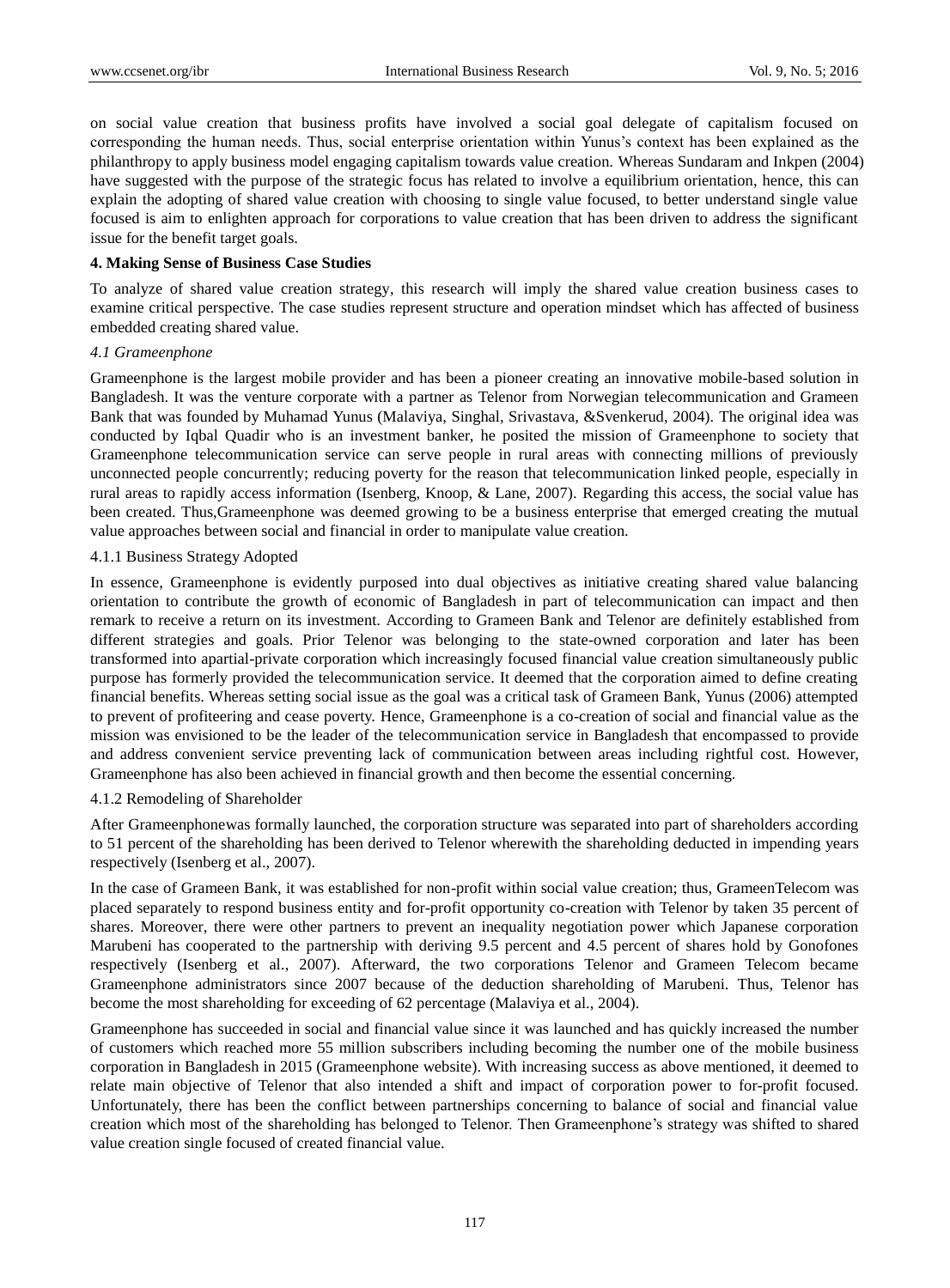## 4.1.3 Making Sense of Initiative CSV-Balance Orientation

Regarding the purpose of Grameenphone established has been initiated by single value focused corporations hence this combination engendered the financial value and social value creation strategy to Grameenphone for creating shared value initiative with the balance orientation. Despite Telenor attempted and needed to increase the growth of capital in financial-value creation concurrently the shareholders perceived some return on their investment, all the shareholders participated in pushing achieving of Grameenphone.

Although, the second group of managers was assigned to operate and venture into creating shared value that contributed financial opportunity by address social value; they were largely unconscious of the primitive conditions as Grameenphone has empathy to be creating shared value organization. It was according to the transfer of structure authority that accompanied to the personnel change. The shareholders have been derived maximization approach to increase profit focused.

As a recent manifestation of shifted strategic seems being evidenced in the initial public offering (IPO) where Telenor pursued funding for the growth of Grameenphone. Grameenphonewas launched towards balance orientation of shared value creation but when the conflicts and arguments happened, the structure shifts to imbalance power strategy by creating single value focused on profits to be responded back to shareholders including probably motivated by enlarged competitive. The competitors approached into market where habitually shareholders have performed the maximization value anticipation in which comprehended to financial creation model. However at the end of 2014, Telenor has taken the most shares of 55.8 percent; while 34.2 percent was taken by Grameen Telecom and other shareholders were hold by minority shareholders (Grameenphone website).

## *4.2 BRACNet*

BRACNet was started as for-profit business objective with a joint venture to establish shared value which provided broadband internet service in Bangladesh for equally accessing to information. The founder of BRACNet has ever participated to Gramennphone where he has learned and required the further improvement. While GrameenPhonedefaulted as a shared-value creating, BRACNet was express to financial primacy as its goals (Ebrahim, Pirson, &Mangas, 2009).

## 4.2.1 Business Strategy Adopted

Meanwhile doing business can be profitable and gain itself, Khalid Quadir who is BRACNet founder has tasked the profit opportunity and collaboration of cross-sector into new model demonstrated economic and social development. The attention had driven by concerns of financial to be for-profit which Quadir thought that if BRACNetwas only attend to provide the communications infrastructure, it should be in charged by government and BRACNet possibly should have been a nonprofit organization when target merely had been focusedon rural area people. Thus, financially sustainable would be created to assist advanced technology to tackle society and target areas. The whole partners have approved and stated to address financial value by social engagement consequently the mission of creating shared value strategy as BRACNetjointedventures agreed to adopt profit opportunity approach for business operation (BRACNet website; Ebrahim et al., 2009).

Although BRACNet has succeeded to generate its objective, there has been an unexpected lack of operation in the rural crush which caused from government deflation in 2007. Then BRACNet had to re-evaluate considerably the corporate strategy and emphasize to increasing in the continued existence of urban concentration (Ebrahim et al., 2009). Since the crisis in political has been finished, BRACNet set and changed plans and strategies to be oriented in the rural areas with the intention of the upcoming partnership would be concerned by financial creation along with operational proficiency consequently. To continue the expansion, there has been the new comprehensive cooperation to operate the partnership with the Japanese telecommunication corporate called KDDI. However BRACNet has enlarged considerably the strategies accordingly to a result of the partnership which its mission was targeted for wide range purposing to create and achieve customer satisfaction by quality service at the same time, BRACNet envision developing into a leading Internet service provider by improving innovative technology to link and connect broadcast communication in Bangladesh (BRACNet website).

#### 4.2.2 Remodeling of Shareholder

According to BRACNet's decision making based on financial value, the owner persuaded to joint with BRAC that is a large NGO in Bangladesh. BRAC was invited to fulfill the social mission that linked to the rural population while an international Venture Capital investor, DEFT became a financial partner including Marubeni Corporation from invest Grameenphone was also a partner those posited as financial value. Afterward, a socially responsible mutual fund based in the USA, Calvert and Brummer and Partners, a Scandinavian hedge-fund have jointed respectively. The results of shareholdings have seen as 30 percent of the share held by a Japanese corporation and American investors which BRAC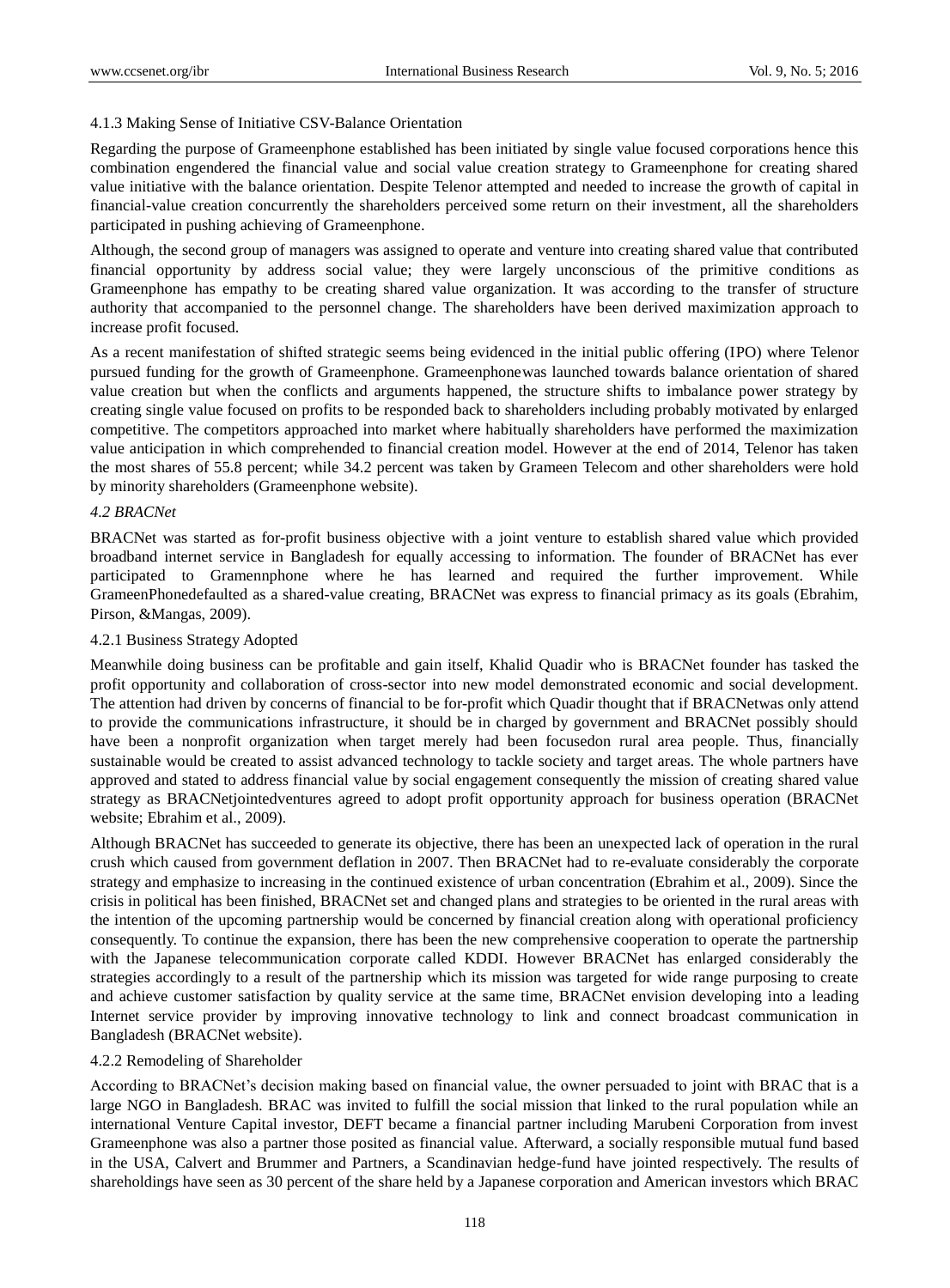led to being the main shareholder who had 40 percent of shareholding (Ebrahim et al., 2009).

As a consequence, the ownership of Grameenphone was quite separated from BRACNet according it seemed to be complicated to the for-profit partners to collaborate and track concerned that respond to respecting of social value creation. Owing to resistance arising to the administrators those Grameenphone, Khalid Quadir and BRAC have affirmed the social mission of solving the division that the governance and shareholding construction have advocated. Related to the improvement of Grameenphone, the countryside operation desired for capital and knowledge technology. Therefore, partnerships have purposely pressured to improve and aim for collaboration with others. Consequently, it has deemed as the tilt of the equilibrium of creating social and financial value partners. Accordingly, the Japanese telecommunication giant KDDI was evoked after BRAC, and the other investors considered in 2009 accordingly KDDI owns 50 percent of shares and respectively belongs to the existing shareholders. In the meantime, BRAC only has been entailed a minority shareholder with 20 percent of the shares (BRACNet website).

## 4.2.3 Making Sense of Initiative CSV-Profit Opportunity Focused

It has been seen as BRACNet is according to of Grameenphone whereas there has been a significant distinction between the ownership structure. In other instance, BRAC is the nongovernmental organization (NGO) on behalf of the social engagement and was the majority shareholder of several partners with different objectives. Regarding the purpose of BRACNet established has explicitly manifested by profit opportunity focused corporations hence the combination engendered the orientation of financial value and social value. Ever since, the elementary strategy has evidently attended to concern the venture capitalists while generated the initiative, public contribution in the Dhaka Stock Exchange (Ebrahim et al., 2009). In addition, an attempt to justify of profit focused possibly will assist to generate related pressures of the partnerships which the results have been adopting profit opportunity for the shared value creation.

As KDDI adhere the venture, it was explicitly in profit opportunity focused corporation. Owing to KDDI has explained in its press releases, financial value is main reasons for toward the inside of being partnership as well as it remarked that new markets need to be improved, and cover advanced the growth of financial value, wherewith the digital divide has been prospect which the financial and social value creation can be oriented.In addition, KDDI clearly posited its objective to imitate and encompass to the Bangladeshi model as the growth strategy and in other areas of the world where shareholders have deemed it is reasonable that BRACNet exceedingly shifts upon the financial value creation strategy.

#### *4.3 GrameenDanone*

Experienced through Grameenphone, Muhamad Yunus involved and enlarged the model that constructed creating social value ahead of the financial value creation focused. In the essence of uncertainty strategies, there was an imbalance power of value creating strategies. Owing to the Chairman and CEO of Danone Group, Franck Riboud recognized respecting of Muhammad Yunusthus; there was offering to collaboration to value co-creation with Grameen. Afterward, GrameenDanone Foods was founded in 2006 as a social business enterprise in order to struggle with malnutrition. The joint venture is to manufacture yogurt productive with necessary nutrients at a fair price which even though the poorest people can afford.

## 4.3.1 Business Strategy Adopted

Having the dual objectives entails the creating of a joint venture between Danone and Grameen. As Danone had a purpose in develop markets as well as aspired to orient its business concerning to society (Yunus, 2006), then Danone and Grameen had created a company named GrameenDanone where produces healthful foods and nutrients productive that will improve malnutrition in a rural area of Bangladesh. An agreement between Franck Riboud, the Chairman and CEO of Danone Group and Muhamad Yunus has enlightened to operate the creating shared value of a social business enterprise accordingly business was assigned to meet a social goal that purposed to develop the nutrition of poor population in the rural of Bangladesh.

To bridging the gap, Grameen required eliminating malnutrition in Bangladesh while Danone was seemingly attractive to this objective because although it needed to develop markets, Danone was aspired to orient its business concerning to society. Danone managing had to transform entirely its business orientation and adjust to corresponding business strategy with Grameen aspects. In regard to Emmanuel Faber who was the chief of Danone's operation in Asia has explained when he was appointed to Grameen Danone administration that Danone was targeted to single objective as engage to maximize shareholder value. Nevertheless, the corporation would absolutely transform to redefine its perception that profit was accorded to an agreement (John, 2010).

Regarding lesson from past mistakes, Yunus has formed a policy structure for GrameenDanone originated to the social business formation for creating appropriate shared value. In essence of anticipation, GrameenDanone Foods aspires to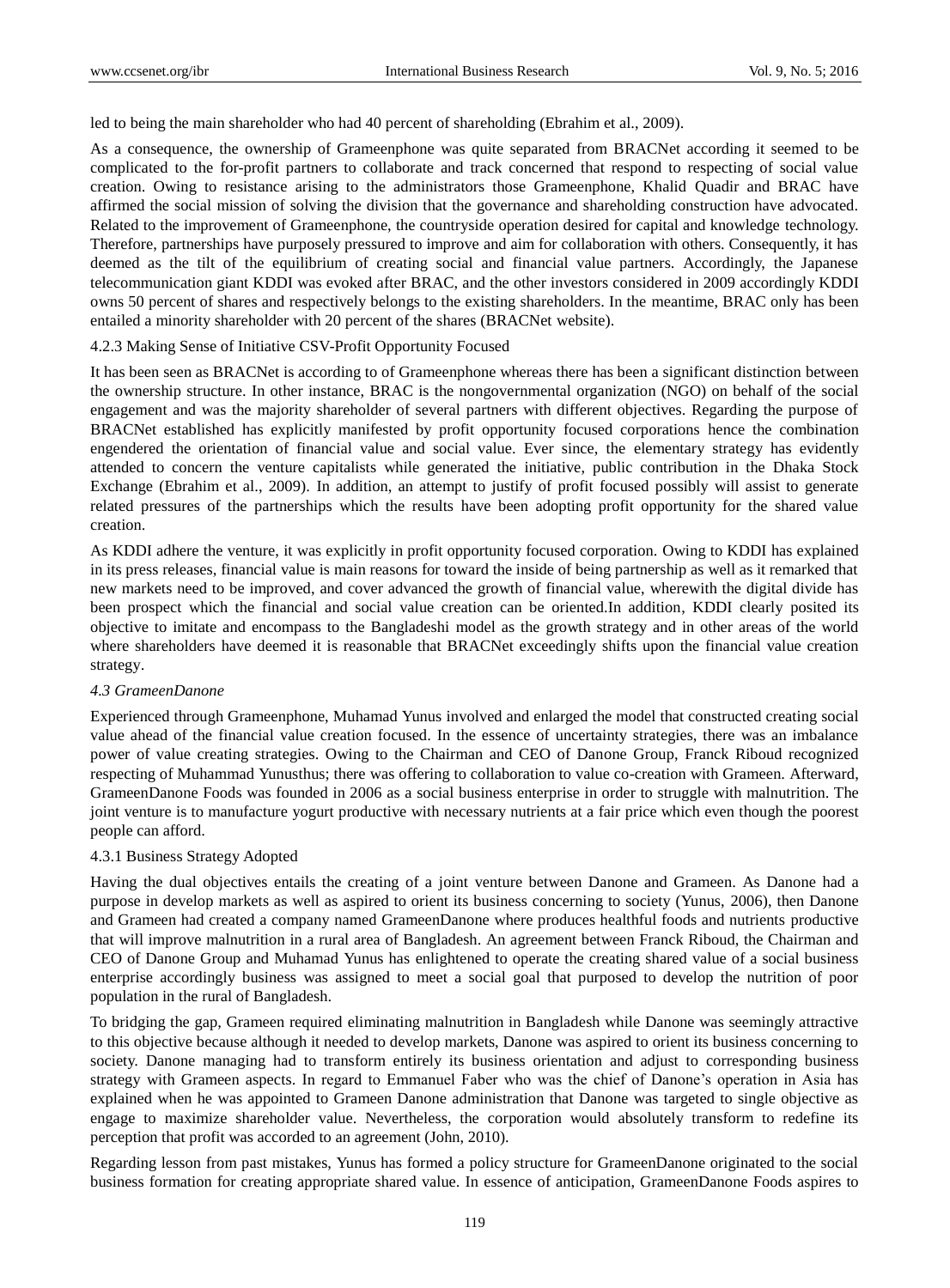decrease poverty with creating business and providing regional citizens the employment opportunities incidentally the raw materials of productivity have been locally sourced and provides daily healthy nutrition enriched to the poor. The mission of GrameenDanone has defined specific objectives as firstly; to develop and improve high nutritional products which the poorest can afford. Secondly, there has been providing employment opportunities entailing improve the living such an income enhancement of the social structure. Thirdly, the corporation had to concern to protect the environment and conserve resources whereas fourthly, it was also needed to improve sustainable activities while seeking profitability (Danonecommunities website).

## 4.3.2 Remodeling of Shareholder

GrameenDanonewas set as an equality partnership which Grameen owned 50 percent and remained 50 percent was hold by Danone. Backward in the past mistakes, John (2010) has revealed that Mohammad Yunus assigned the organization structure of GrameenDanone attempt to justify the concept of the social business operating toward initially remark social value. As the social business defined by Yunus, this business strategy will not pay dividends and launches products along with fair purchasing for the poorest afforded as well as manages self-sustaining. According to GrameenDanoneFoods, Ltd. has not arranged to receive any of the earnings excluding of the company. Instead, the profit was newly reinvested of new opportunities creation to funding growth, innovate new products or launch services even for the welfare and development of people in Bangladesh (Yunus, 2008). Although there has no dividends or profit payment back to investors, meanwhile the owners of the company will be derived the amount of their investment over a period.

Yunus mentioned to the best probably serve the people and especially disadvantaged people while the bottom line of the GrameenDanone has managed by preventing without losses concurrently. As early as possible, the owners will be derived an invested capital accordingly sufficiently operation that adopted to GrameenDanone. Owing to the parties able to make a decision of their money that agreed capital out of the profit back at the same time, they may assist and support the company for expansion by reinvest the surplus capital which the corporation will utilize to increase efficiency and innovate high technology benefits for the low-income people participating and approaching in innovative marketing for quality food products particularly the group of children, women, and disadvantaged.Furthermore, it would be expected to assume research to advance and diversify products and services. Despite, after the amount of money is repaid; a percent dividend will also annually give to the shareholders (Yunus, 2008). In essence, an investor can withdraw the investment, but the shareholding would have put up for selling to the existing or a new shareholder who concentrates on the same philosophy and gathering with co-creating shared value of the social business.

## 4.3.3 Making Sense of Initiative CSV-Altruism Focused

The business model considered for without loss and paid no dividends is clearly justify interested for social value creation. The purpose of this model deemed to the assumption of initiative CSV that aware of altruism focused. Regarding the purpose of GrameenDanone established has been initiated by shared value focused where the joint venture expected the creating financial and social value strategy as recognize to cease poverty and remain economic without incurring losses.

To better understand from the above context of GrameenDanone recognizes to reduce poverty and operate without losses, the profits were reinvested purpose to create new opportunities for finance expansion including to create new products which it has seen as the model of altruism creation. Then the social business approach would prevent the risk of financial from asset transfers of all shareholders and include protected the social value maximized while the initiators of GrameenDanone seemingly acknowledge predicting a potential problem possibly arise with the next generation of leaderships. The lesson according to creating shared value of Grameenphone, Yunus ensured the managerial integrity has defended irrespective of individual leadership. However, GrameenDone has operated a business according to Yunus's principle purpose to business orientation into making sense of creating shared value as altruism focused.

## **5. Movement of Business Founded Ground on Tackling Social Value Creation**

Social changed is spontaneously occurring according to periods of time and circumstances. Business is necessary to adapt the corporate direction for shared value creation which lay on meaningful and also a consequenceto human and societal needs. Currently in the period of value is driven where social value seems to be emphasized at the same time, corporations' survival has crucially based on the basic principle to reciprocate for shareholder-driven.

In all three cases, in which Grameenphonewas originated the initiative CSV-balance orientation, BRACNet was begun from initiative CSV-profit opportunity focused, and respectively GrameenDanone was established to initiative CSV-altruism focused. When businesses have been taken for over the decade, the structural orientation as single value focused was adopted, for instance, to explain Grameenphone and BRACNet have oriented into profit opportunity focused when GrameenDanone has recognized the altruism focused.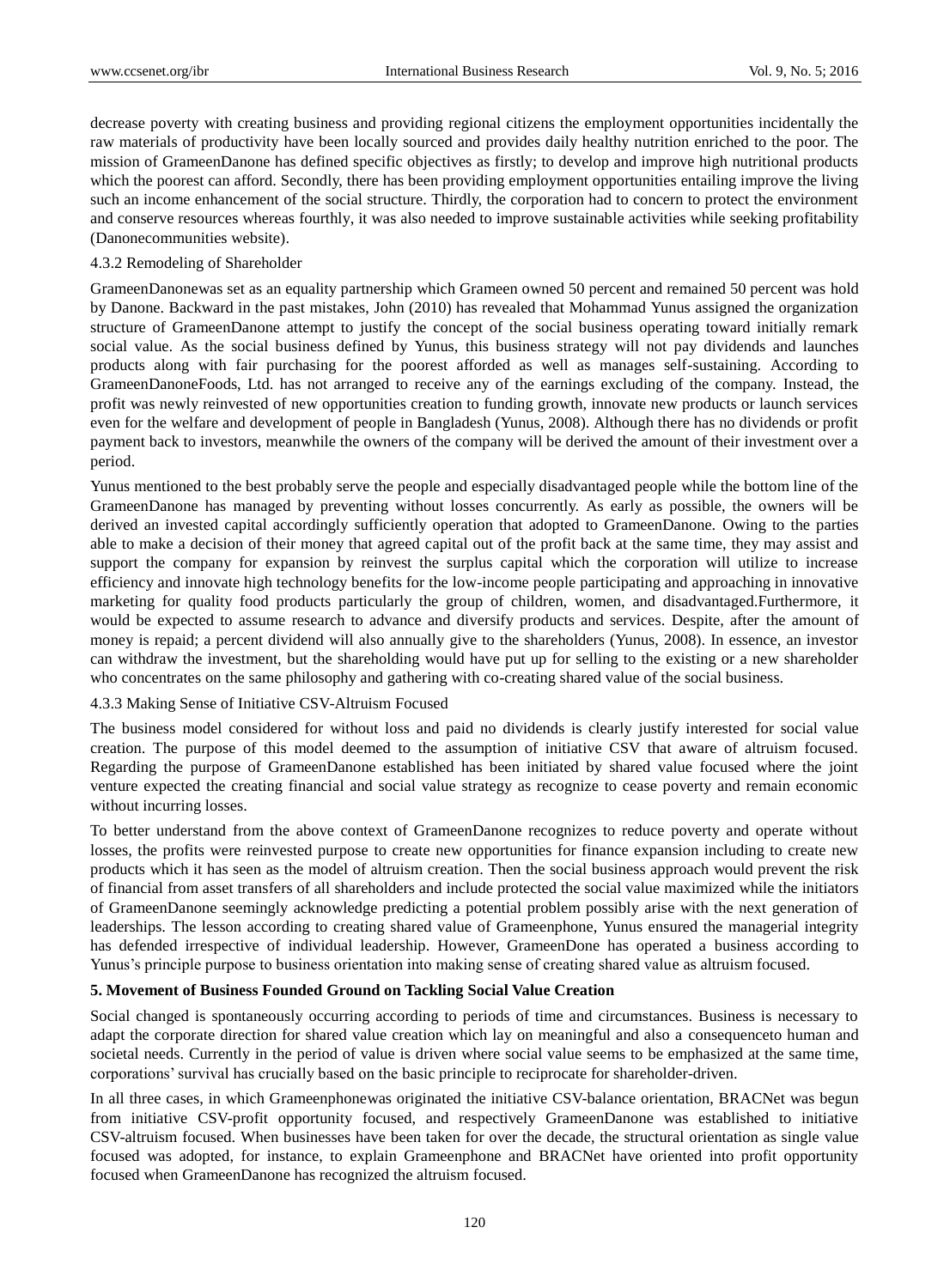In essence of Grameenphone, the corporation has required to rapid expansion, and it was enhanced to pursuit a large amount of capital that has expected attend to return on investment, simultaneously, Grameenphone has remained social value creation with stand behind. The seemingly many perspectives have criticized that it would be seen as unethical caused from creating financial focused ultimately, the imbalance structural operation between the strong inclined profit overwhelm non-profit shareholders entailed to the conflict and prejudice along the financial value creation goals. While the creating social value perspectives ought to be significant into creating cooperation on the ground, in the absence of primacy social value, there has been affected to the transformational changed to the origin of Grameenphone orientation. These contextsremain to clarify that social value would be merely the external issues that corporation was minority concerned. Consequently, it was linked to the argument that arose between shareholders whose distinguish awareness separated into two power poles which were controversial over time. Owing to occurring a high competition in business industrial likewise Grameenphone, the corporation led to manifest with small and large competitors although they have been lately entered intomarket, that leading to the business value of Grameenphone was not unique to attract as much as the business initiative.

Towards to BRACNet has become the case of adopting the opportunity for creating social value to pursuit the profit opportunity. Many notions similarly to Grameenphone, BRACNet has embedded to pursuit funding partner, as a result, has procured the transformational changed of partnership and also because of KDDI entered to adhere the venture explicitly in profit opportunity focused. Hence, BRACNet's decision has veered and spontaneously pursuit corporate into an aspect of creating financial value focused.

Owing to GrameenDanone has emphasized among the suspicions caused by the strategy of creating shared value. Yunus had not reliability to the creating shared value concept that both of financial and social value possibly happened concurrently. The past lessons have enlightened Yunusto clearly conduct business structure of creating social value overwhelm financial value. Meanwhile, Yunushas also perceived a triangulation of social business concept that all the basic principle using to corporate business as vision and mission will be more sustainable than the leaders which the social issue would be responded than financial value. It has been seen as financial value is crucial to a social value creation according to the social business aspects. By highlight social value creation that was emphasizedregarding altruism focused since the beginning of business procreation and sustain the continuation of a business organization where represents the phenomenon solution to struggling with malnutrition of the poor and enhance the quality of life by address the capitalism approach. Nevertheless, it needs time to demonstrate that how this model will respond to the transformational changed in currently period those meets to the social value changed as well as engages shareholder anticipation.

#### **6. Conclusion**

Creating shared value (CSV) has indeed interpreted as the fundamental of business procreation. The creating value of demand and supply cycle as a business mechanism has become critical tasks to engender share value for the related stakeholders. Although CSV principle always remains as ever in the perspective of fundamental of business procreation, the human needs have also habitually changed in each era which human needs changed obviously represents to the social changed with increased sophistication of needs. Therefore, business seems to be conscious and adapts its destination as well as establishes organization direction to be consistent with context changed.

As pioneer era of transformational changed respecting to business needs to tackle social value creation, Grameenphone, BRACNet and GrameenDanone deemed to the firstly ground on adopting value driven to the movement. All the corporations founded with using the opportunity for social value creation as well as creating financial value concurrently (Porter & Kramer, 2011) where the social enterprise has been similar to a blueprint of ayoung business.

Despite the business initiation, the social value creation concept was favorable accepted and acknowledged; when the context changed has entailed the social changed that express to value changed. Grameenphonehas been a manifestly circumstance that the goal was shifted to profit opportunity focused when the business value of Grameenphone was not distinctive represent of the initiative businessorientation. Meanwhile, a high competition has engendered within business industrial. However, Grameenphone and BRACNet can express manifesting to adopt the creating shared value concept within the competitive advantage which has taken the opportunity for creating profit from the meaningful value wherewith consequential impact and reciprocated to social value at that interval. If the competitors have reached achieving to create the similar value whether the substitute innovative as the corporation has done, the original value would be changed. Changing of the competitive based on the engaging of business to shareholder anticipation as most shareholders of Grameenphone and BRACNet has also depended on pursuit return on investment.

Towards Grameenphone and BRACNet have oriented profit opportunity focused over the altruism focused, by contrast, GrameenDanone has essentially targeted to address social issue overwhelm the financial value. The business strategy can be explained as the strategy has not been merely private realization simultaneously also concerns to the collective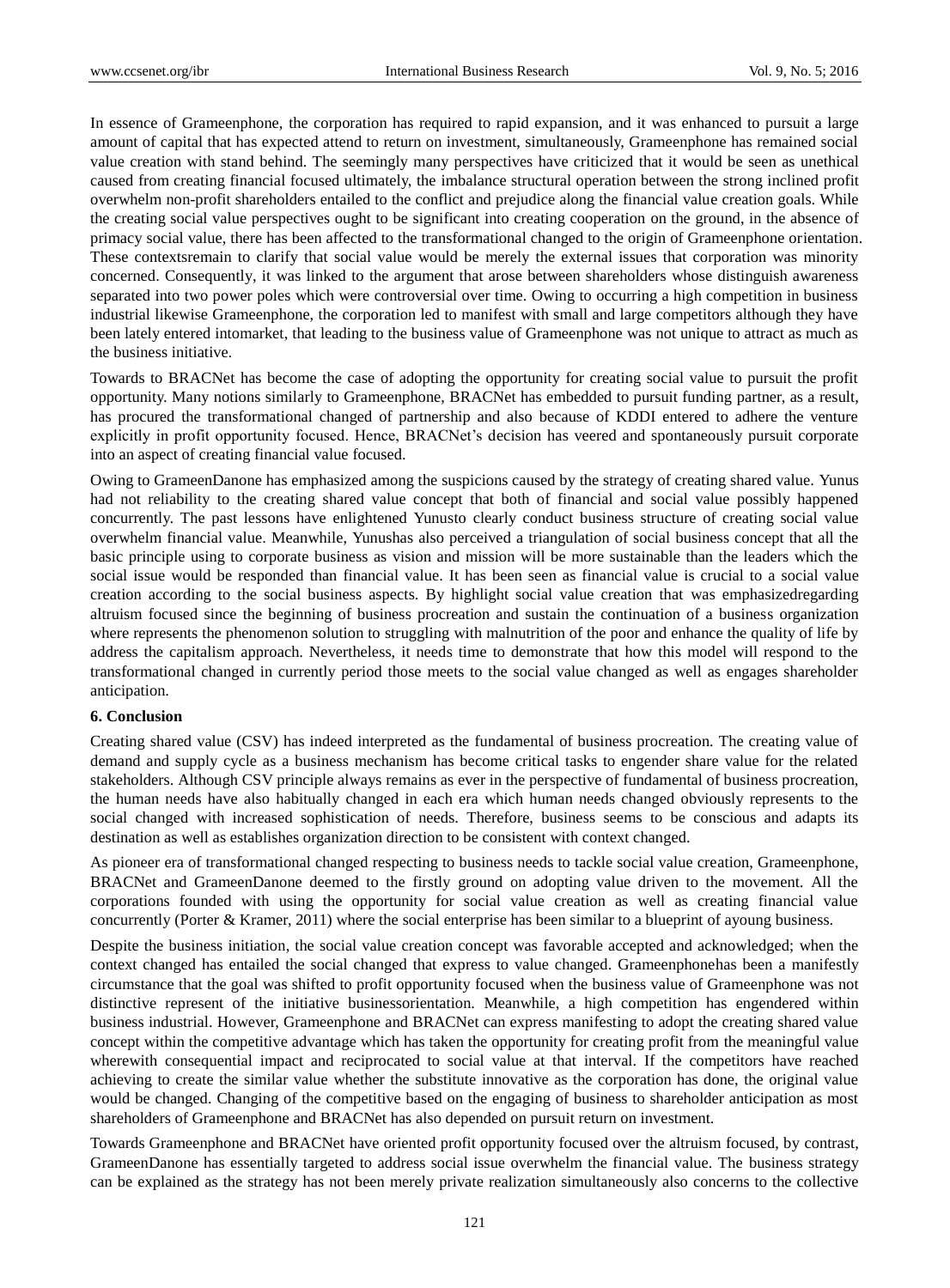benefit. Nevertheless Grameenphone, BRACNet, and GrameenDanone, the three business corporations seemingly to be revealed as anecdotal evidence of a psychological perspective of Emsley (2003) and Weissenstein (1998) correspondingly Jensen (2002) suggested that the corporation would be significant administration through it ought to target one goal.

## **References**

- Alter, S. K. (2006). Social enterprise models and their mission and money relationships. In Nicholls, A. (Eds.), *Social Entrepreneurship – New Models for Sustainable Social Change*, Oxford: Oxford University Press.
- Austin, J. E., Stevenson, H., & Wei-Skillern, J. (2006). Social and commercial entrepreneurship: Same, different, or both?.*Entrepreneurship: Theory and Practice*, *30*(1), 1–22. http://dx.doi.org/10.1111/j.1540 -6520 .2006.00107.x
- Barney, J. B. (2001). Is the resource-based 'view' a useful perspective for strategic management research? Yes. *Academy of Management Review*, *26*, 41-56. http://dx.doi.org/10.5465/AMR.2001.4011938
- BRACNet website. (2015, August 1). *Company profile*. Retrieved August 1, 2015, from http://bracnet.net/index.php/profile/company-profile
- Carroll, B. A. (2000). Ethical challenges for business in the new millennium: Corporate social responsibility and models of management morality. *Business Ethics*, *10*(1), 33-42. http://dx.doi.org/10.2307/3857692
- Carroll, B. A. (2015). Corporate social responsibility: The centerpiece of competing and complementary frameworks. *Organizational Dynamics*, *44*(2), 87-96. http://dx.doi.org/10.1016/j.orgdyn.2015.02.002
- Carroll, G. R. (1984). Organizational ecology.*Annual Review of Sociology*, *10*, 71-93. http://dx.doi.org/10.1146/annurev.so.10.080184.000443
- Craig, H. (2002). Kotler's strategic perspective on the new marketing. *Strategy and Leadership*, *30*(4), 33-34.
- Craig, L. P., & Günter, K. S. (2015). Introduction to the special issue: The leadership imperative for sustainability and corporate social responsibility. *Organizational Dynamics*, *44*(2), 83-86. http://dx.doi.org/10.1016/j.orgdyn.2015.02.001
- Dacin, P. A., Dacin, M. T., & Matear, M. (2010). Social entrepreneurship: why we don't need a theory and how we move forward from here. *Academy of Management Perspectives*, *24*(3), 37-57. http://dx.doi.org/10.5465/AMP.2010.52842950
- Dam, K., & Apeldoorn, P. A. C. (1996).Sustainable marketing.*Journal of Macromarketing*, *16*(2), 45-56. http://dx.doi.org/10.1177/027614679601600204
- Danonecommunities website. (2015, August 1). *GrameenDanone Foods Ltd.*, Retrieved August 1, 2015, from http://www.danonecommunities.com/en/project/grameen-danone -food
- Donaldson, T., & Preston, L. E. (1995). The stakeholder theory of the corporation: concepts, evidence, and implications. *Academy of Management Review*, *20*(1), 65-91. http://dx.doi.org/10.5465/AMR .1995.9503271992
- Ebrahim, A., Pirson, M., & Mangas, P. (2009). Brummer and the BRACNet investment.*Harvard Business School Case Series*. Boston, MA: Harvard Business School.
- Elkington, J., & Hartigan, P. (2008). The Power of unreasonable people: How social entrepreneurs create markets that change the world. *Harvard Business School Case Series*. Boston, MA: Harvard Business School Press.
- Emsley, D. (2003). Multiple goals and managers' job-related tension and performance. *Journal of Managerial Psychology*, *18*(4), 345-367. http://dx.doi.org/10.1108/02683940310473091
- Farthing, G. (1992).*The psychology of consciousness*. Upper Saddle River New York, NJ: Prentice Hall.
- Fisher, M. L. (1997). What is the right supply chain for your product?. *Harvard Business Review*, *75*(2), 105-116.
- Fisher, M. L., Hammond, J. H., Obermeyer, W. R., & Raman, A. (1994).Making supply meet demand in an uncertain world.*Harvard Business Review*, *72*(3), 83-93.
- Foxall, G. R. (1984). *Corporate innovation: Marketing and strategy*. Beckenham, London: Croom Helm.
- Freeman, R. E. (1984). *Strategic management – a stakeholder approach*. Boston, MA: Pitman.
- Friedman, M. (1970, September 13). The social responsibility of business is to increase its profits. *The New York Times Magazine*.
- Grameenphone website. (2015, August 1). *About Grameenphone*, Retrieved August 1, 2015, from http://www.grameenphone.com/about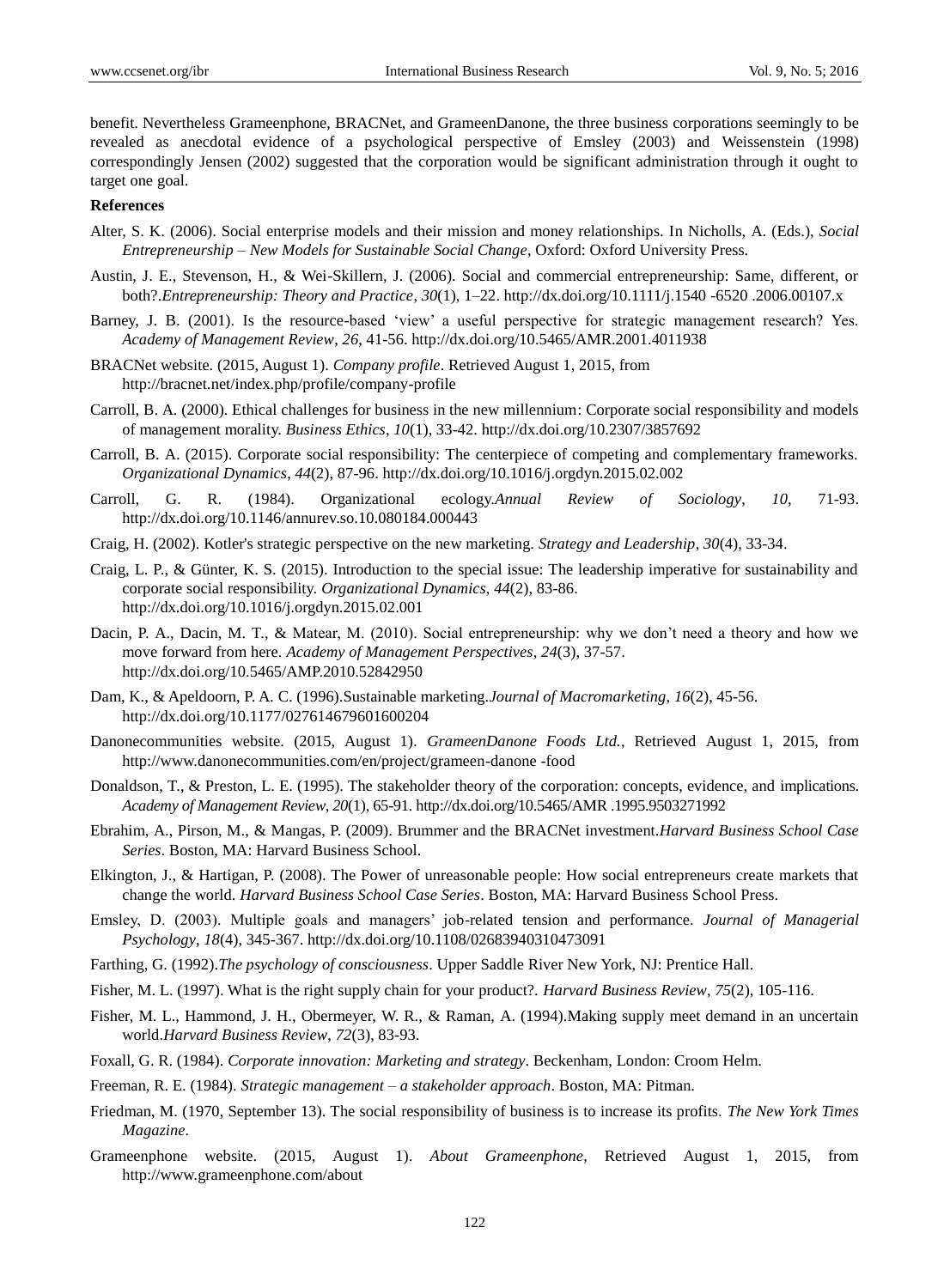- Hambrick, D. C., & Fredrickson, J. W. (2001). Are you sure you have a strategy?.*Academy of Management Executive*, *15*(4), 48-59. http://dx.doi.org/10.5465/AME.2001.5897655
- Hanushek, E., & Woessmann, L. (2015a). *The knowledge capital of nations: Education and the economics of growth*. Cambridge, MA: MIT Press[.http://dx.doi.org/10.7551/mitpress/9780262029179.001.0001](http://dx.doi.org/10.7551/mitpress/9780262029179.001.0001)

Hanushek, E., & Woessmann, L. (2015b). *Universal basic skills: What countries stand to gain*. OECD Publishing.

- Isenberg, D., Knoop, I., & Lane, D. (2007). Iqbal Quadir, Gonophone, and the creation of GrameenPhone (Bangladesh).*Harvard Business School Case Series*, Boston, MA: Harvard Business School.
- Jackson, I., & Nelson, J. (2004). *Profits with principles – seven strategies for delivering value with values*. New York, NY: Currency Doubleday.
- Jensen, M. C. (2002). Value maximization, stakeholder theory and the corporate objective function. *Business Ethics Quarterly*, *12*(2), 235-257. http://dx.doi.org/10.2307/3857812
- John, D. (2010). GrameenDanone. In von Kimakowitz E., Pirson M., Spitzeck H., Diercksmeier C. &Amann W. (Eds.), *Humanistic Management in Action*, Basingstoke: Palgrave McMillan.
- Kaletsky, A. (2010). *Capitalism 4.0The birth of a new economy in the aftermath of Crisis*. New York, NY: Public Affairs.
- Kotler, P. (1965). Behavioral models for analyzing buyers. *Journal of Marketing*, *29*(4), 37-45. http://dx.doi.org/10.2307/1249700
- Kotler, P. (2008). *Principle of marketing*. Harlow: Pearson Education.
- Kotler, P., & Lee, N. (2005). Worth repeating.*Social Marketing Quarterly*, *11*(3/4), 91-103. http://dx.doi.org/10.1080/15245000500414480
- Kotler, P., Kartajaya, H., & Setiawan, I. (2010). *Marketing 3.0: From products to customers to the human spirit*. Hoboken, NJ: Wiley.<http://dx.doi.org/10.1002/9781118257883>
- Lee, H. L. (2002). Aligning supply chain strategies with product uncertainties.*California Management Review*, *44*(3), 105-119. http://dx.doi.org/10.2307/41166135
- Malaviya, P., Singhal, A., Srivastava, S., & Svenkerud, P. J. (2004). Telenor in Bangladesh: The prospect of doing good and doing well? (A,B,C). *INSEAD Case Study Series*, Fontainebleau: INSEAD.
- Martin, N. (1998). A natural progression. *Corporate Philanthropy Report*, *13*(10), 2-6.
- Martin, R., & Osberg, S. (2007). Social entrepreneurship: The case for definition. *Stanford Social Innovation Review*, *5*, 28–39.
- Maslow, A. H. (1943). A theory of human motivation. *Psychological Review*, *50*, 394-395. http://dx.doi.org/10.1037/h0054346
- Maslow, A. H. (1954). *Motivation and Personality*. New York, NY: Harper and Row.
- McDonald, R. E. (2007). An investigation of innovation in nonprofit organizations: The role of organizational mission. *Nonprofit and Voluntary Sector Quarterly*, *36*(2), 256. http://dx.doi.org/10.1177 /0899764006295996
- Pirson, M. (2008). Social entrepreneurship a blueprint for humane organizations?. In Spitzeck, H., Pirson, M., Amann, W., Khan, S. & von Kimakowitz, E. (Eds.), *Humanism in Business: Perspectives on the Development of a Responsible Business Society*, Cambridge: Cambridge University Press.
- Pirson, M., Kimakowitz, E., Spitzeck, H., & Dierksmeier, C. (2010). Humanistic management in action concluding remarks.In von Kimakowitz, E. P., Prison, M., Spitzeck, H. & Dierksmeier, C. (Eds.), *Humanistic Management in Practice*, London: Palgrave Macmillan.
- Porter, M. E., & Driver, M. (2012). An interview with Michael Porter: Social entrepreneurship and the transformation of capitalism. *Academy of Management Learning and Education*, *11*(3), 421–431. http://dx.doi.org/10.5465/amle.2011.0002A
- Porter, M. E., & Kramer, M. R. (2011). Creating shared value: How to reinvent capitalism and unleash a wave of innovation and growth. *Harvard Business Review*. *89*(1/2), 62-77.
- Priem, R. L., & Butler, J. E. (2001). Is the resource-based 'view' a useful perspective for strategic management research?.*Academy of Management Review*, *26*, 22-40. http://dx.doi.org/10.2307/259392
- Pruzan, P. (2001). The question of organizational consciousness: Can organizations have values, virtues and visions?.